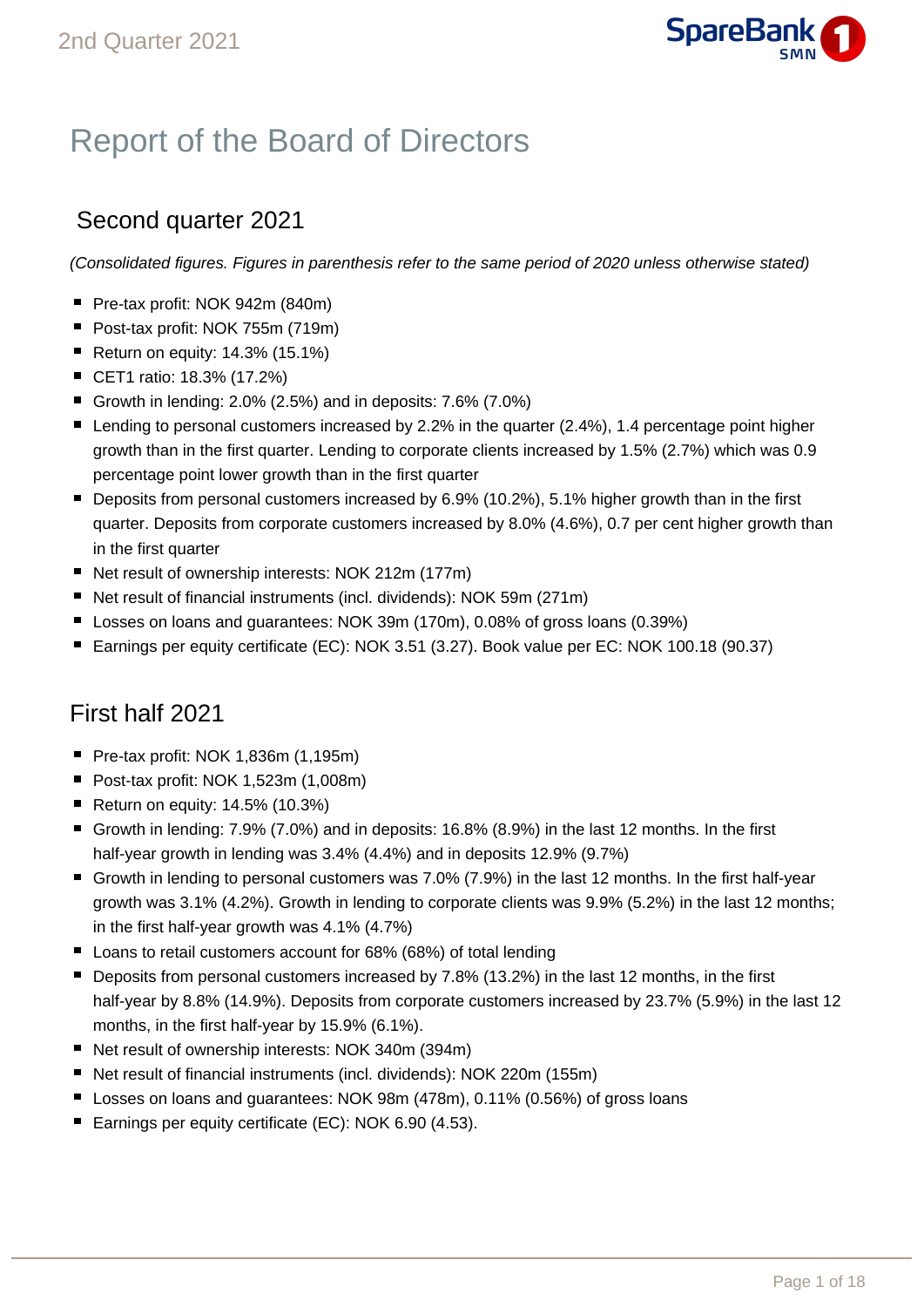

# Events in the quarter

# **Vaccination programme proceeding broadly as planned, and uncertainty in the economy receding**

Economic developments are closely tied to the expected path and management of the Covid-19 pandemic. For Norway, full vaccination of the adult section of the population is now expected over the course of autumn 2021. In tandem with this, the government's plan for the reopening of society moves ahead. The most sweeping national infection protection measures will likely be removed in the course of September, although there is some uncertainty due to the spread of the Delta variant. But the pandemic is not over, and further mutations and infection waves cannot be ruled out.

The Confederation of Norwegian Enterprise (NHO) puts growth in Mainland (non-oil) Norway's GDP at 3.25 per cent for 2021 and 3.5 per cent for 2022, implying a return of the economy to its pre-crisis level in the third quarter of 2021. This also implies a continued decline in unemployment, although it will take time for unemployment to fall as low as the level in effect prior to the crisis.

At its interest rate meeting in June 2021 – at which the base rate was kept unchanged – Norges Bank (Norway's central bank) noted that underlying inflation has now fallen below the 2 per cent target, but that quickening price growth and higher inflationary expectations internationally make for uncertainty as to price trend ahead. Norges Bank also noted that house prices have risen markedly since last spring, but that the rate of increase has subsided somewhat of late. Norges Bank signals a higher base rate from autumn 2021 onwards.

# **Agreement to merge Vipps, Danish MobilePay and Finnish Pivo brings together 11 million users in a single mobile wallet**

On 30 June 2021 Vipps signed an agreement with Danish MobilePay and Finnish Pivo to merge the three companies in order to create one, common digital wallet. The merger paves the way for mobile payments across national borders and even better solutions for users and companies in Denmark, Finland and Norway. The positive effects for the SpareBank 1 banks are also substantial.

The new common wallet will have a total of 11 million users, more than 700 million annual transactions and 330,000 corporate clients across Finland, Denmark and Norway, making it one of the largest digital wallets in Europe.

It is the mobile payments arm ('the digital wallet') of Vipps that is involved in the merger. The merger of the three companies entails hiving off BankAxept and Bank ID from Vipps to form a new Norwegian-owned company with its own management. This company will remain wholly owned by the Norwegian SpareBank 1 banks.

The merger requires approval by the relevant authorities. Vipps expects the approval process to last up to one year. Vipps will continue to operate as previously until approval is granted.

# **Fleks – SpareBank 1 to focus on car subscriptions**

SpareBank 1 Finans Midt-Norge is to take up an ownership role in the car subscription company Fleks along with SpareBank 1 Nord-Norge and SpareBank 1 Finans Østlandet with an overall stake of 47.2 per cent. Bertel O Stein will hold a corresponding stake. Car subscription is growing apace and will be a natural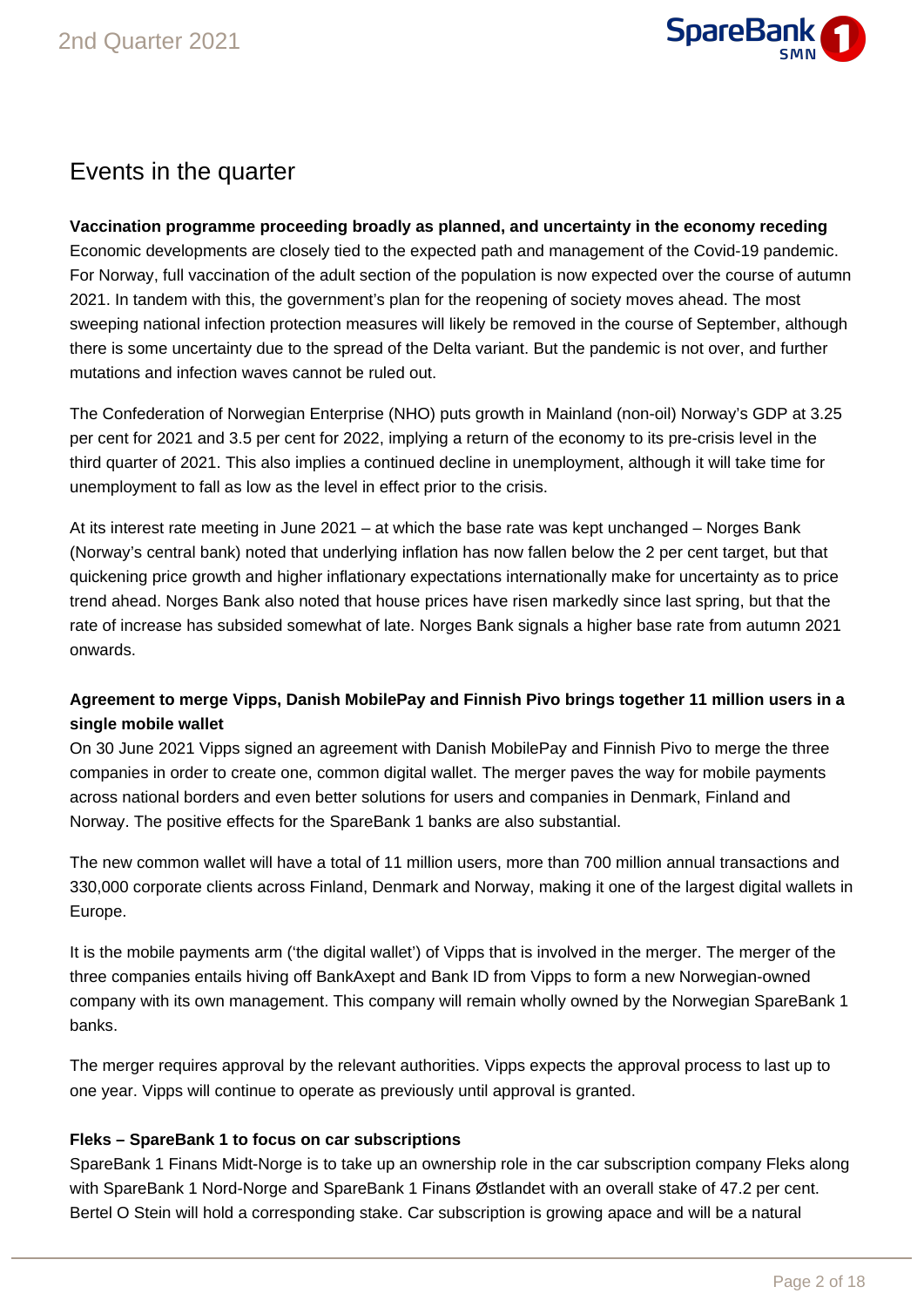

aspect of car ownership and everyday finances in the future. SpareBank 1 SMN will take a position in this market through Fleks AS.

# **Everyday work practices after the pandemic**

With the broad-based involvement of group employees, SpareBank 1 SMN has sought to define necessary adjustments to everyday work practices in the group after the pandemic. Office premises will continue to be the main workplace. This is important with a view to building a culture and relations between customers and colleagues. However, there will be greater flexibility in terms of working from home. Necessary adjustments are being made to the office premises at the same time as moves are made to make working from home a natural aspect of everyday work.

# **SpareBank 1 SMN to establish an economic crime department**

Combating money laundering and other economic/financial crime is an important part of the bank's corporate social responsibility. This area is subject to stringent statutory requirements and there is an ongoing need to further develop systems and processes. A new unit is accordingly being established in the group which, in addition to being responsible for the group's anti-money laundering effort, will also assure a strengthened focus on combating fraud and corruption.

# Excellent result for the second quarter of 2021

A net profit of NOK 755m (719m), and a return on equity of 14.3 per cent (15.1 per cent), were posted in the second quarter. The second quarter figure is NOK 12m lower than in the first quarter of 2021. The profit improvement compared with last year's second quarter is largely related to lower loan losses.

Earnings per equity certificate (EC) were NOK 3.51 (3.27) and the book value per EC was NOK 100.18 (90.37). Earnings per EC in the first quarter of 2021 were NOK 3.40.

Net interest income came to NOK 698m (665m), which is NOK 29m higher than the first quarter and NOK 33m better than the second quarter of 2020. NIBOR was about 20 points lower in the second quarter of 2021 than in both the first quarter of 2021 and the second quarter of 2020. This has brought increased margins on loans and reduced margins on deposits from the first to the second quarter of the current year. Lower market interest rates yield lower return on equity. Increased loan and deposit volumes have strengthened net interest income.

Commission and other income was reduced from the preceding quarter by NOK 43m to NOK 748m (595m). The reduction is largely due to lower incomes from securities services after the particularly high incomes in the first quarter. Beyond this, the largest increase in income was from estate agency services. Compared with the same quarter of 2020, increased incomes from securities services and estate agency services account for the bulk of the income growth.

The group's profit share from owner interests and related companies was NOK 212m (177m). The profit share in the first quarter was NOK 128m. The profit growth recorded by Fremtind and SpareBank 1 Forsikring explains the majority of the increase compared with both the first quarter and second quarter of last year.

Return on financial instruments (including dividends) was NOK 59m (271m) in the second quarter of 2021 and NOK 161m in the first quarter of 2021. The first quarter of 2021 brought capital gains of NOK 102m. The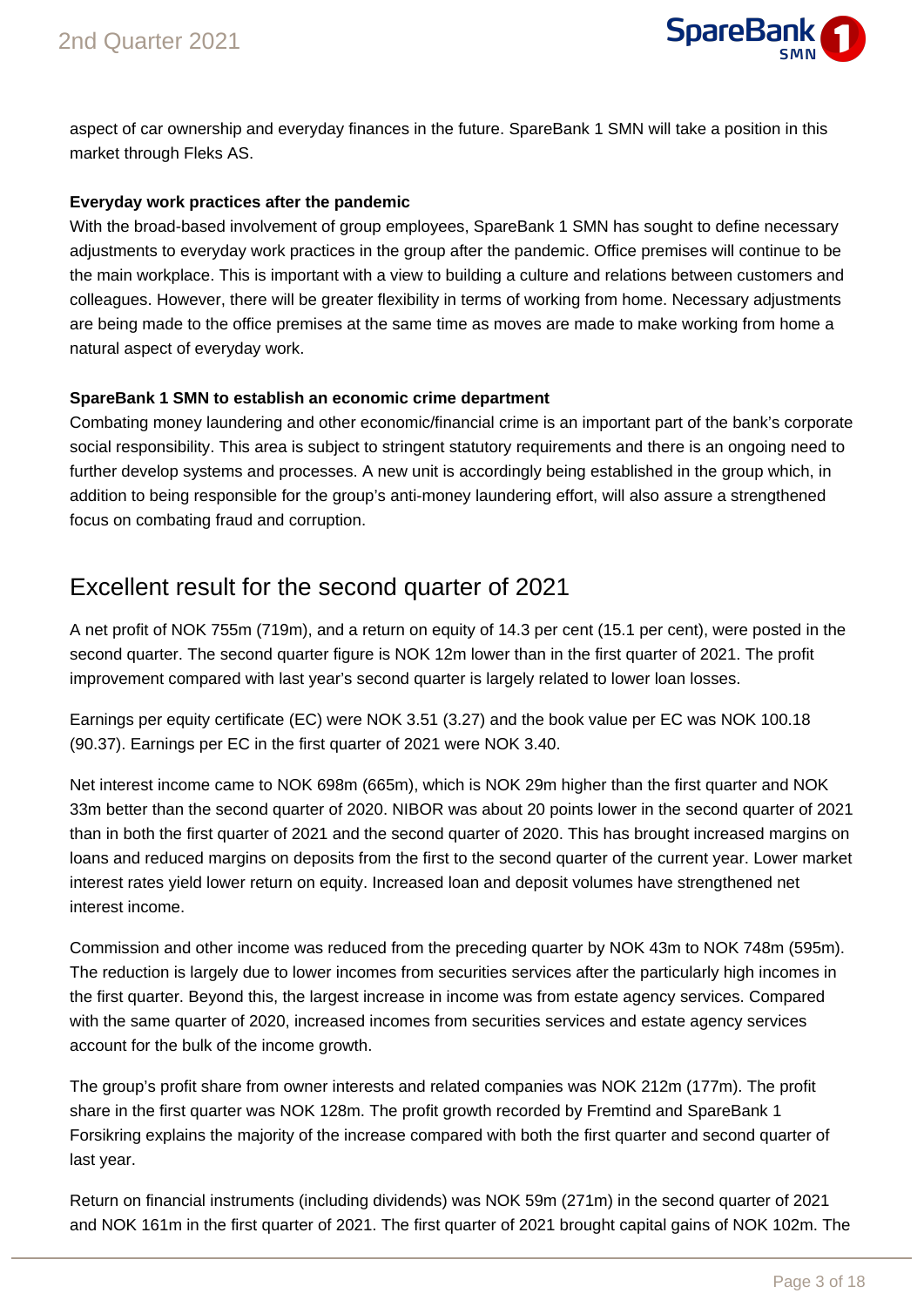

second quarter of last year was marked by a substantial reversal of Covid-related securities losses recorded in the first quarter.

Operating expenses totalled NOK 735m (699m) compared with operating expenses of NOK 796m in the first quarter of 2020. The decline from the first quarter is largely down to lower variable remuneration at SpareBank 1 Markets with a lower result in the second quarter compared with an excellent first quarter. Compared with the second quarter of 2020, costs were higher among the subsidiaries due to high activity levels.

Losses on loans and guarantees totalled NOK 39m (170m) in the second quarter and NOK 59m in the first quarter. Lower losses compared with the second quarter of last year are attributable to improved prospects in the oil and offshore sector and hence reduced losses.

Good growth was seen in loans and deposits. Overall lending increased by 7.9 per cent (7.0 per cent) and deposits by 16.8 per cent (8.9 per cent) in the last 12 months. In the second quarter, lending grew by 2.0 (2.5) per cent and deposits by 7.6 (7.0) per cent. Growth in lending to personal customers increased from the first to the second quarter, and good growth was noted in deposits from corporate clients again in the second quarter.

The CET1 ratio as at 30 June 2021 was 18.3 per cent (17.2 per cent). The targeted CET1 ratio is 16.9 per cent. At the turn of 2021 the CET1 ratio stood at 18.3 per cent.

The price of the bank's equity certificate (MING) at quarter-end was NOK 119.20 (78.30). A cash dividend of NOK 4.40 (5.00) was declared for 2020. Of this, a dividend of NOK 1.30 per EC was paid for 2020 in light of the Ministry of Finance's recommendation. The board of directors is authorised to pay out all or parts of the remaining dividend and community dividend after 30 September 2021 if conditions permit.

# **Increased net interest income**

In spring 2020 Norges Bank lowered its base rate from 1.50 per cent to zero, with ensuing rate cuts on residential mortgages and on deposits. Since the start of 2020 NIBOR has been reduced by about 160 points.

Net interest income came to NOK 698m (665m) compared with NOK 668m in the first quarter of 2021. The NOK 29m increase in net interest income compared with the first quarter is mainly ascribable to higher margins on residential mortgages and loans to corporates alike due to a reduced NIBOR in the quarter along with growth in lending and deposits. At the same time the lower NIBOR weakens net interest income through lower return on equity. Deposit margins were somewhat reduced in the second quarter.

Norges Bank retains an unchanged base rate but has signalled an increase as from September 2021. Thereafter Norges Bank anticipates a gradual increase in the base rate as conditions in the economy normalise.

# **Commission and other operating income**

Commission income and other operating income totalled NOK 748m (595m) compared with NOK 790m in the first quarter of 2021.

A high proportion of multi-product customers is important for SpareBank 1 SMN. It makes for high customer satisfaction and a diversified income flow for the group.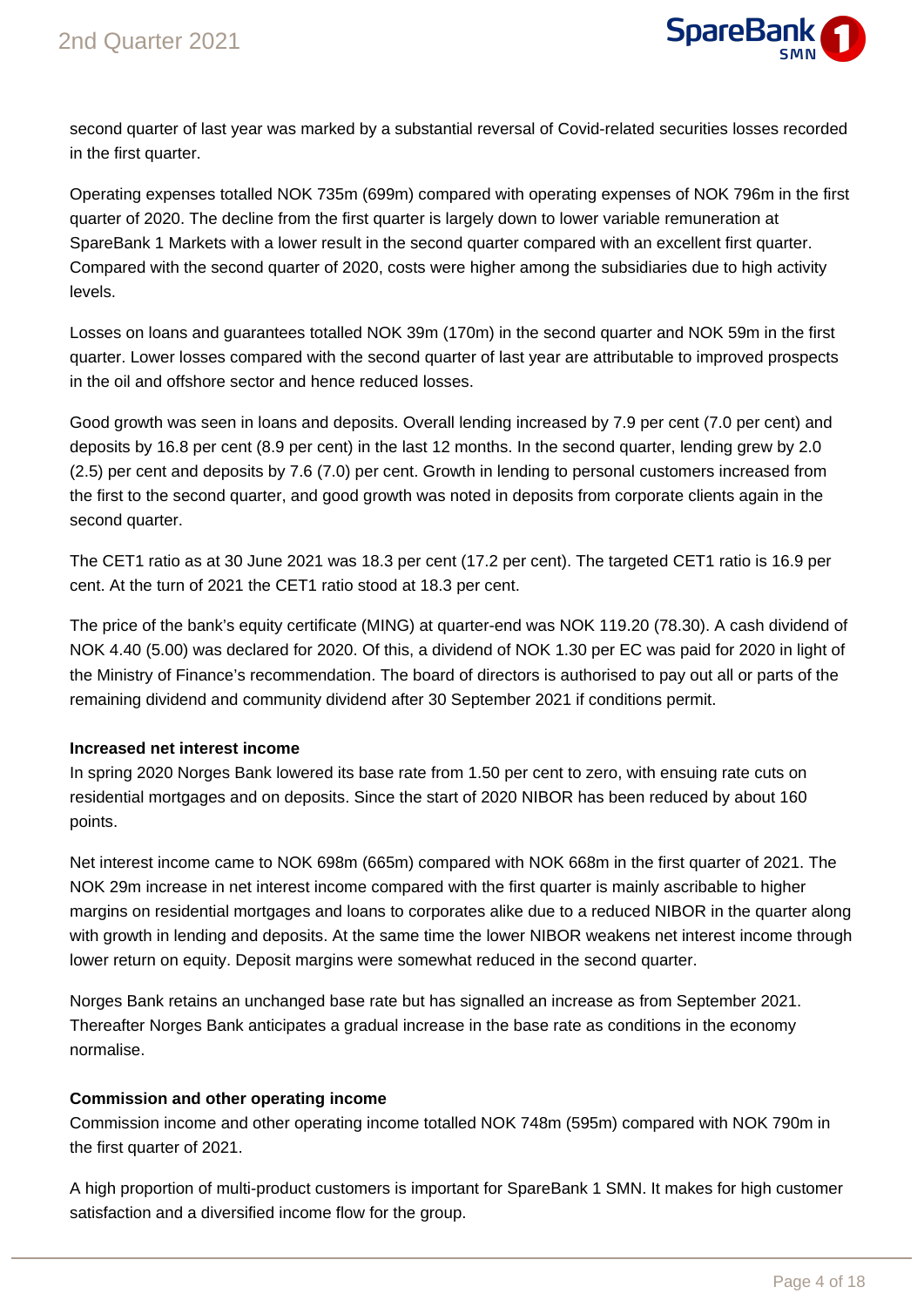# 2nd Quarter 2021



| <b>Commission income (NOKm)</b>                               | <b>2Q 21</b> | <b>1Q 21</b> | 2Q 20 |
|---------------------------------------------------------------|--------------|--------------|-------|
| Payment transfers                                             | 56           | 49           | 51    |
| Creditcard                                                    | 13           | 14           | 15    |
| Saving products                                               | 14           | 15           | 16    |
| Insurance                                                     | 53           | 52           | 48    |
| Guarantee commission                                          | 14           | 14           | 15    |
| Real estate agency                                            | 131          | 103          | 105   |
| Accountancy services                                          | 154          | 148          | 141   |
| <b>Markets</b>                                                | 182          | 275          | 129   |
| Other commissions                                             | 14           | 5            | 17    |
| <b>Commissions ex SB1 Boligkreditt and SB1 Næringskreditt</b> | 631          | 675          | 536   |
| <b>Commissions SB1 Boligkreditt</b>                           | 113          | 112          | 57    |
| Commissions SB1 Næringskreditt                                |              | 4            | 2     |
| <b>Total commissions</b>                                      | 748          | 790          | 595   |

Commission income on loans sold to the mortgage companies SpareBank 1 Boligkreditt and SpareBank 1 Næringskreditt totalled NOK 117m (59m). In the first quarter of 2021 commissions totalled NOK 116m. The increase from last year is due to increased margins on loans sold to SpareBank 1 Boligkreditt.

The increase of NOK 95m in other commission income compared with the second quarter of 2020 is mainly a result of growth of NOK 53m in income from securities services and an increase of NOK 25m in income from estate agency services. Compared with the preceding quarter, incomes from securities services were NOK 93m lower after an extraordinary first quarter. Estate agency incomes also rose compared with the first quarter.

### **Return on financial investments**

Overall return on financial investments in the second quarter came to NOK 42m (269m) and in the first quarter of 2021 to NOK 158m. This breaks down as follows compared with last year's second quarter:

- Capital gains on shares came to NOK 23m (36m) and are mainly unrealised gains on shareholdings in SpareBank 1 SMN Invest. Unrealised gains on shares in SpareBank 1 SMN Invest also featured in the first quarter.
- Financial instruments, including bonds and CDs, showed losses of NOK 4m in the second quarter (gain of 222m). The second quarter of 2020 was heavily marked by the reversal of Covid-related losses recorded in the first quarter.
- Income of NOK 15m (4m) from forex transactions comprises income from currency trading at SpareBank 1 Markets
- Capital gains on shares and derivatives of shares at SpareBank 1 Markets totalled NOK 8m (7m)

| Return on financial investments (NOKm)                             | <b>2Q 21</b> | <b>1Q 21</b> | <b>2Q 20</b>   |
|--------------------------------------------------------------------|--------------|--------------|----------------|
| Capital gains/losses shares                                        | 23           | 102          | 36             |
| Gain/(loss) on financial instruments                               | -4           | 20           | 222            |
| Foreign exchange gain/(loss)                                       | 15           | 15           | $\overline{4}$ |
| Gain/(loss) on shares and share derivatives at SpareBank 1 Markets |              | 20           |                |
| Net return on financial instruments                                | 42           | 158          | 269            |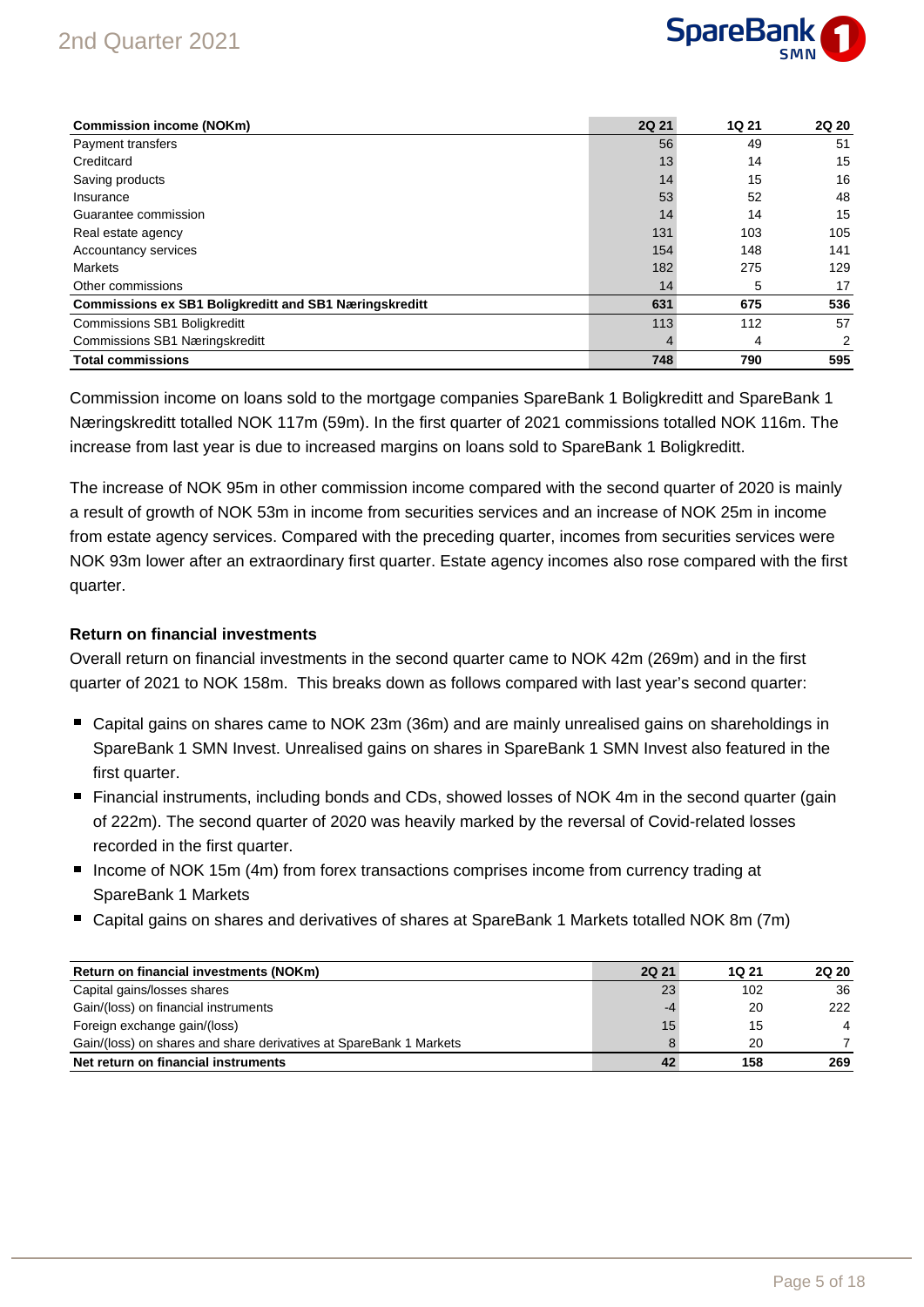

### **Product companies and other related companies**

The product companies provide the SpareBank 1 banks with a broader product range and commission incomes, as well as return on invested capital. The overall profit share from the product companies and other related companies was a net profit of NOK 212m (177m). This compares with a net profit of NOK 128m in the first quarter of 2021.

| Income from investment in associated companies | <b>2Q 21</b> | <b>1Q 21</b> | <b>2Q 20</b> |
|------------------------------------------------|--------------|--------------|--------------|
| SpareBank 1 Gruppen (19.5 %)                   | 148          | 67           | 109          |
| SpareBank 1 Boligkreditt (22.4 %)              |              | 4            | 41           |
| SpareBank 1 Næringskreditt (31 %)              |              | 3            |              |
| SpareBank 1 Kreditt (19.2 %)                   |              | 0            | 2            |
| BN Bank (35 %)                                 | 42           | 40           | 27           |
| SpareBank 1 Betaling (19.5 %)                  | -5           | -1           |              |
| SpareBank 1 Forvaltning (23.4 %)               |              | 0            | $\Omega$     |
| Other companies                                |              | 14           | -9           |
| Income from investment in associated companies | 212          | 128          | 177          |

### **SpareBank 1 Gruppen**

This company owns 100 per cent of the shares of SpareBank 1 Forsikring and SpareBank 1 Gruppen Finans, and 65 per cent of Fremtind Forsikring. DNB owns the remaining shares of Fremtind.

 SpareBank 1 Gruppen's post-tax profit in the second quarter of 2021 was NOK 1,043m (797m) and in the first quarter of 2021 NOK 506m. Of the profit of NOK 1,043m, NOK 758m accrues to SpareBank 1 Gruppen's owner banks and NOK 295m to DNB.

**Fremtind Forsikring** recorded a post-tax profit of NOK 811m (700m) in the second quarter with a good underwriting result and high financial income. The quarter's underwriting result was NOK 850m (463m) and the claims ratio was 49.7 per cent (61.4 per cent). The low claims ratio is due among other things to low travel activity and lower claims payments to personal customers. Financial income was NOK 192m (394m) in the second quarter.

**SpareBank 1 Forsikring** recorded a profit of NOK 199m (91m) after tax. Most of the company's profit components have shown a positive trend compared with the second quarter of 2020.

The group's profit share from SpareBank 1 Gruppen was NOK 148m (109m) and in the first quarter of 2021 NOK 67m.

**SpareBank 1 Forvaltning** was established to strengthen SpareBank 1-alliansen's competitive power in the savings market. The new company comprises ODIN Forvaltning, SpareBank 1 Kapitalforvaltning and SpareBank 1 verdipapirservice alongside a new management. The aim is to be best in terms of distribution of savings services and products through banks.

# **SpareBank 1 Boligkreditt**

SpareBank 1 Boligkreditt was established by the banks making up SpareBank 1-alliansen to draw benefit from the market for covered bonds. The banks sell well-secured residential mortgages to the company and achieve reduced funding costs.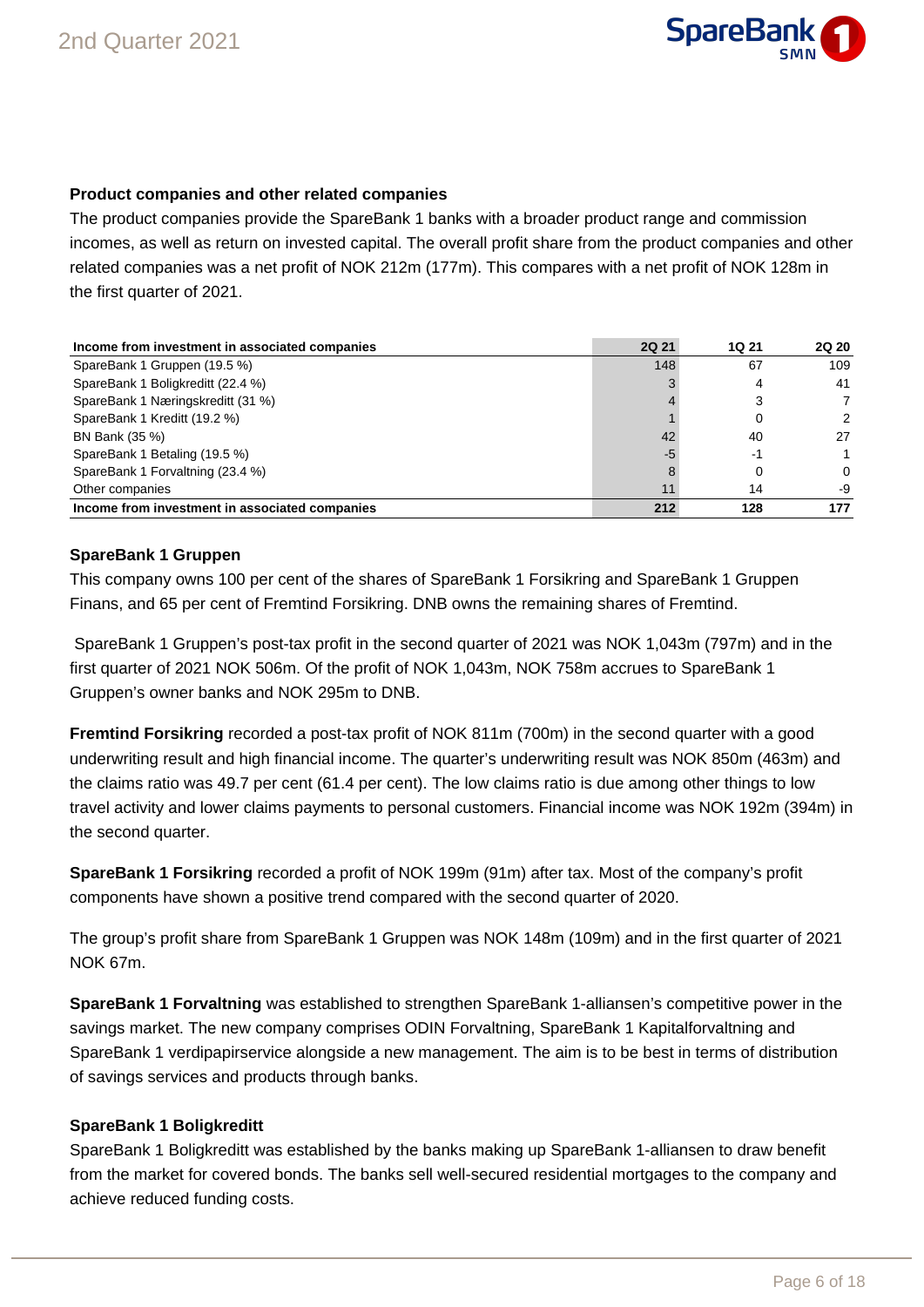

 As at 30 June 2021 the bank had sold loans totalling NOK 45.7bn (43.1bn) to SpareBank 1 Boligkreditt, corresponding to 35.6 per cent (35.9 per cent) of the bank's overall lending to retail customers.

The bank's share of the company's profit was NOK 3m (41m).

### **SpareBank 1 Næringskreditt**

SpareBank 1 Næringskreditt was established along the same lines and with the same administration as SpareBank 1 Boligkreditt. As at 30 June 2021, loans worth NOK 1.4bn (1.4bn) had been sold to SpareBank 1 Næringskreditt.

SpareBank 1 SMN's share of the company's profit for the second quarter of 2021 was NOK 4m (7m). The bank's stake reflects the bank's relative share of sold commercial real estate loans and the bank's stake in BN Bank.

### **SpareBank 1 Kreditt**

SpareBank 1 SMN's share of the profit for the second quarter of 2021 was NOK 1.0m (1.5m), and its share of the portfolio is NOK 1,022m (882m). The results for the second quarter of 2021 show an improvement on preceding quarters.

#### **BN Bank**

BN Bank specialises in residential mortgages and commercial real estate loans, and its main market is Oslo and south-eastern Norway. BN Bank has achieved good growth in lending, with 12.7 per cent growth in lending to retail customers and 9.4 per cent growth in lending to corporate clients in the last 12 months.

BN Bank's profit was NOK 121m (81m), yielding a return on equity of 10.6 per cent (7.7 per cent). The profit growth is mainly attributable to lower losses. SpareBank 1 SMN's share of BN Bank's profit was NOK 42m (27m).

# **SpareBank 1 Betaling**

SpareBank 1 Betaling is the SpareBank 1 banks' parent company for Vipps' payment solutions. On 30 June 2021 Vipps signed an agreement to merge Vipps' mobile payments arm with Danish MobilePay and Finnish Pivo. The merger will enable mobile payments across the national borders and even better solutions for users and companies in Denmark, Finland and Norway. BankAxept and BankID will concurrently be hived off from Vipps to become a new Norwegian-owned company with its own management. This company will remain wholly owned by the Norwegian banks.

SpareBank 1 SMN's share of the deficit amounts to NOK 5m (profit of 1m).

# **Operating expenses**

Overall group operating expenses came to NOK 735m (699m), an increase of NOK 36m compared with the same period of 2020, corresponding to 5.1 per cent. In the first quarter of 2021 costs totalled NOK 796m.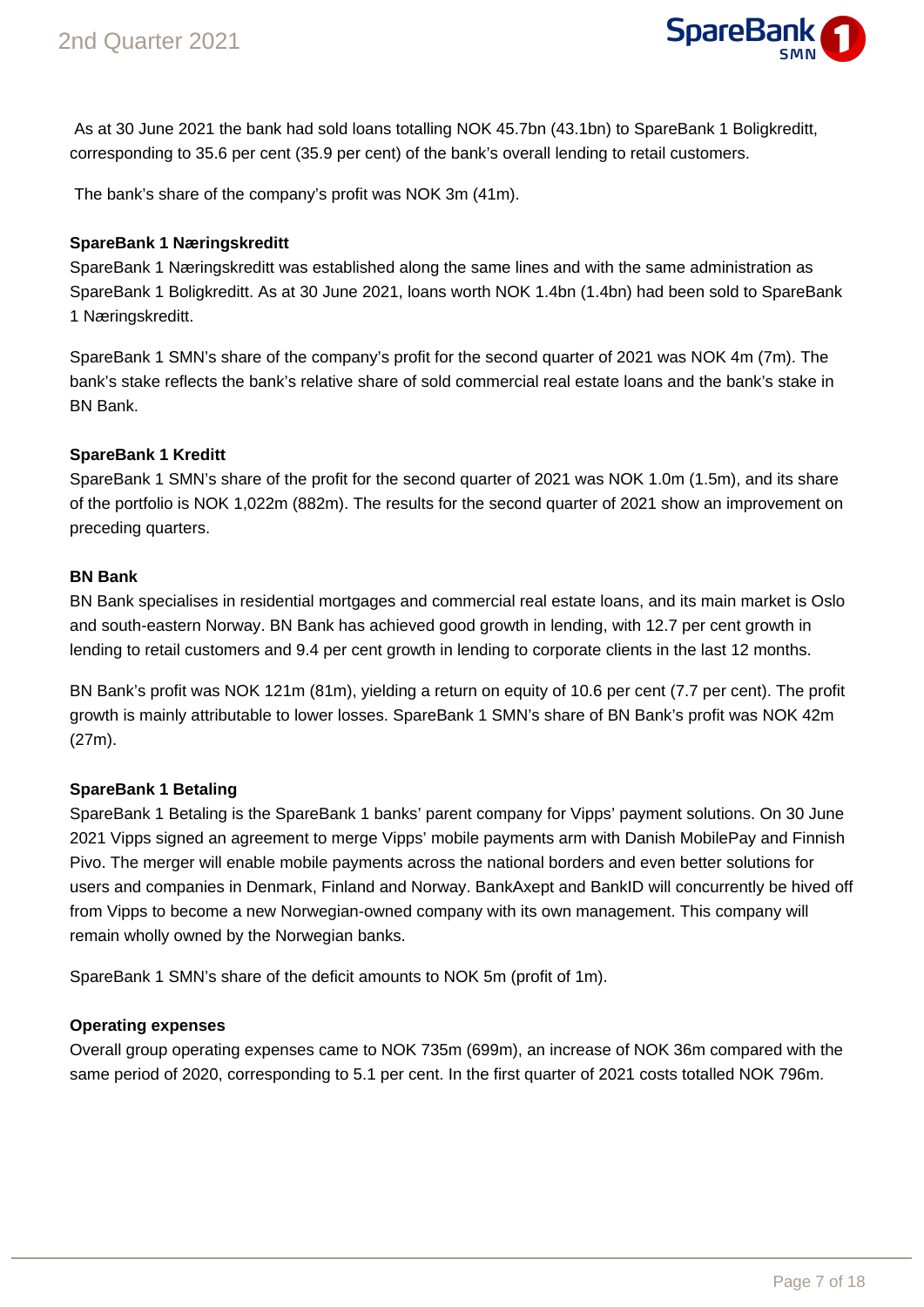# 2nd Quarter 2021



| <b>Operating expenses</b>           | <b>2Q 21</b> | 1Q 21 | <b>2Q 20</b> |
|-------------------------------------|--------------|-------|--------------|
| Staff costs                         | 465          | 531   | 445          |
| IT costs                            | 90           | 87    | 85           |
| Marketing                           | 17           | 20    | 16           |
| Ordinary depreciation               | 40           | 53    | 39           |
| Operating expenses, real properties | 15           | 18    | 15           |
| <b>Purchased services</b>           | 61           | 46    | 54           |
| Other operating expense             | 46           | 41    | 44           |
| <b>Total operating expenses</b>     | 735          | 796   | 699          |

 At the parent bank, costs came to NOK 338m (339m) and in the first quarter of 2021 to NOK 344m. The decline in group costs in the second quarter refers in all essentials to lower variable remuneration at SpareBank 1 Markets. In the second quarter the company recorded a decline in incomes after an extraordinarily good first quarter and hence a reduced provision for variable remuneration. Variable remuneration in the first quarter was NOK 119m and in the second quarter NOK 18m.

Compared with the second quarter of 2020, there was some growth in costs at SpareBank 1 Regnskapshuset SMN related to company acquisitions and at EiendomsMegler 1 Midt-Norge related to very high activity in the housing market in 2021.

The group's cost-income ratio was 43 per cent (41 per cent) while the parent bank's cost-income ratio was 23 per cent (26 per cent).

### **Reduced losses**

Loan losses of NOK 39n (170m) and in the first quarter NOK 59m.

| <b>Impairment losses</b>       | <b>2Q 21</b> | 1Q 21 | <b>2Q 20</b> |
|--------------------------------|--------------|-------|--------------|
| <b>RM</b>                      |              |       | ົ            |
| <b>CM</b>                      | 38           | 65    | 168          |
| Of which: Offshore             |              | 56    | 125          |
| <b>Total impairment losses</b> | 39           | 59    | 170          |

Losses of NOK 38m (168m) were recorded on loans to the group's corporate clients, of which NOK 12m refers to clients in the offshore portfolio. Net loan losses measure 0.08 per cent (0.39 per cent) of total lending.

Overall losses on loans to retail customers totalled NOK 0m (2m). In the previous quarter there was a net recovery of NOK 7m.

Write-downs on loans and guarantees totalled NOK 1,680m (1,415m) as at 30 June 2021.

Problem loans (stage 3) amount to NOK 3,537m (2,375m), corresponding to 1.87 per cent (1.35 per cent) of gross outstanding loans, including loans sold to SpareBank 1 Boligkreditt and SpareBank 1 Næringskreditt. The increase in problem loans relates essentially to the implementation of a new default definition as from 1 January 2021. See the description in note 1.

The new default definition has not altered the group's assessment of credit risk attending the individual exposures, and thus has no significant effect on the group's losses in the second quarter.

No changes are made in scenario weighting or other assumptions in the group's loss model.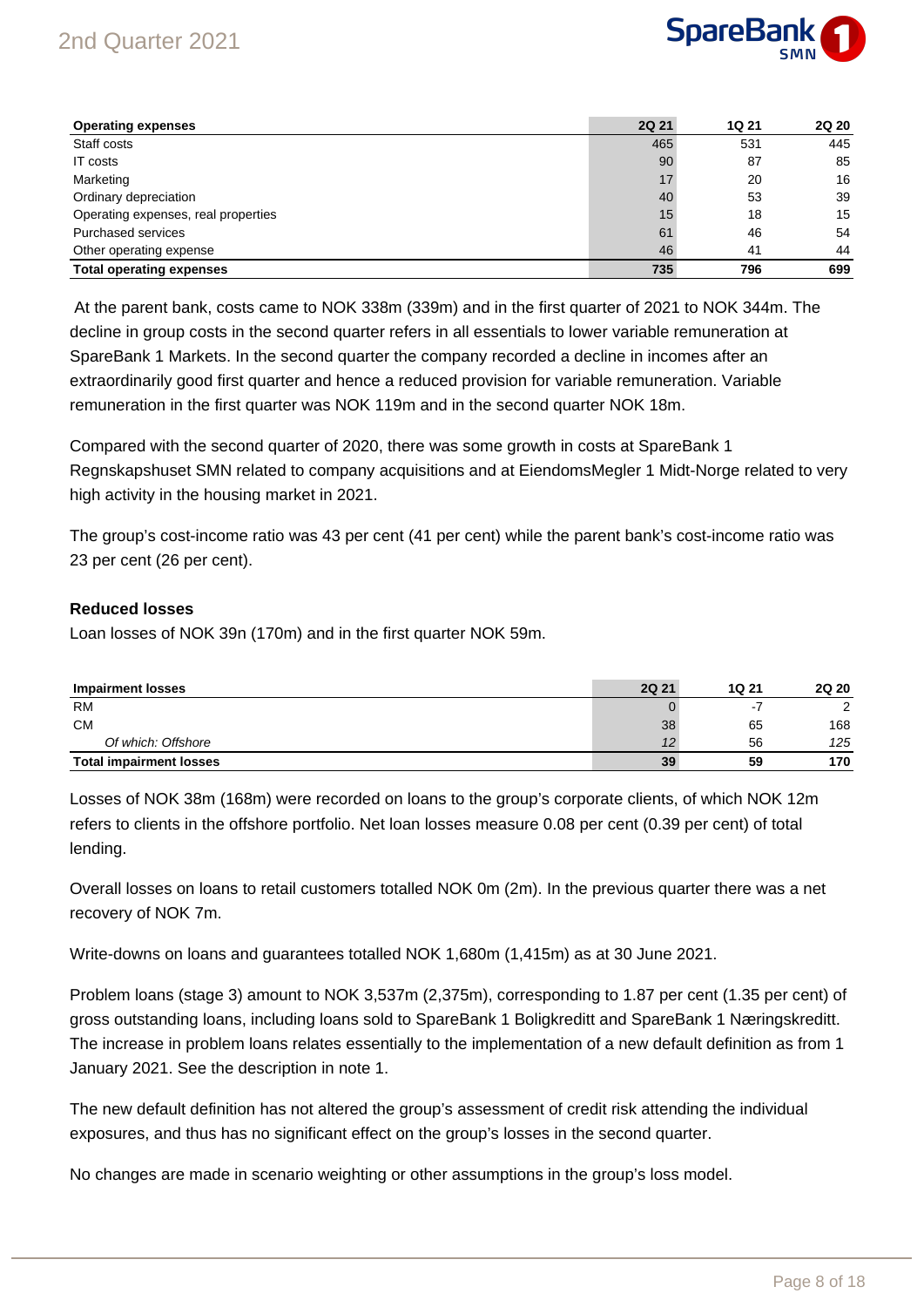

A small proportion of the bank's overall loan exposure is in sectors affected by the Covid crisis and the oil crisis, and only 5 per cent of the overall exposure is to sectors regarded as highly exposed – oil, offshore, wholesale and retail trade, hotels and service industries.

# **Total assets of NOK 200bn**

The bank's assets totalled NOK 200bn (190bn) as at end-June 2021, having risen by NOK 10bn, or 5.2 per cent, in the last 12 months. Total assets have risen as a result of higher lending volume and higher liquidity reserves.

 As at 30 June 2021 loans worth a total of NOK 47bn (44bn) had been sold from SpareBank 1 SMN to SpareBank 1 Boligkreditt and to SpareBank 1 Næringskreditt. These loans are not recognised as loans in the bank's balance sheet. The comments covering lending growth do however take account of loans sold to SpareBank 1 Boligkreditt and SpareBank 1 Næringskreditt.

# **Lending**

Total outstanding loans increased in the last 12 months by NOK 13.9bn (11.5bn) to reach NOK 189.0bn (175.1bn) as at 30 June 2021. This corresponds to growth of 7.9 per cent (7.0 per cent). Growth in the second quarter was 2.0 per cent (2.5 per cent).

- Lending to personal customers rose in the last 12 months by NOK 8.4bn (8.7bn) to NOK 128.3bn (119.9bn). Growth in the period was 7.0 per cent (7.9 per cent). Growth in the second quarter was 2.2 per cent (2.4 per cent).
- Lending to corporate clients rose in the last 12 months by NOK 5.5bn (2.7bn) to NOK 60.7bn (55.2bn). Growth in the period was 9.9 per cent (5.2 per cent). Growth in the second quarter was 1.5 per cent (2.7 per cent).
- Lending to personal customers accounted for 68 per cent (69 per cent) of total outstanding loans to customers as at 30 June 2021.

The group shows good growth in loans to personal customers and is strengthening its market position. A substantial portion of the growth is in the LO (Norwegian Trade Union Confederation) segment. The growth in lending to corporate customers is mainly to small and medium-sized businesses over the entire market area. The growth is distributed across various sectors and there is a major focus on avoiding a build-up of sectoral or single name concentrations.

(For distribution by sector, see note 5).

# **Deposits**

Customer deposits increased in the last 12 months by NOK 15.8bn (7.7bn) to NOK 110.1bn (94.3bn). This represents a growth of 16.8 per cent (8.9 per cent). Growth in the second quarter was 7.6 per cent (7.0 per cent).

- Personal deposits rose by NOK 3.2bn (4.8bn), or 7.8 per cent (13.2 per cent), to reach NOK 44.2bn. Growth in the second quarter was 6.9 per cent (10.2 per cent).
- Corporate deposits rose by NOK 12.6bn (2.9bn), or 23.7 per cent (5.9 per cent), to reach NOK 66.0bn. Growth in the second quarter was 8.0 per cent (4.6 per cent).
- The deposit-to-loan ratio including SpareBank 1 Boligkreditt and SpareBank 1 Næringskreditt was 58 per cent (54 per cent).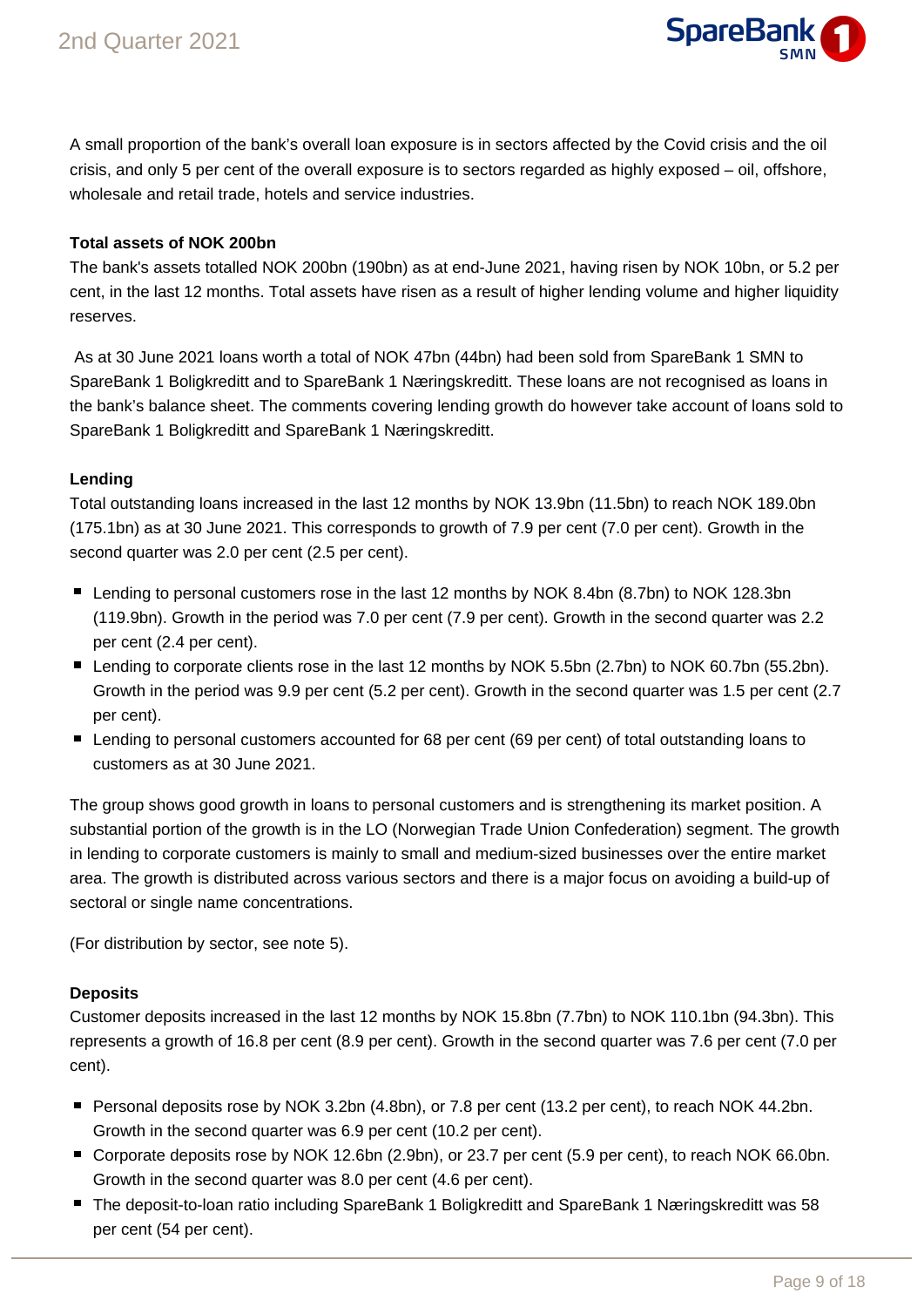

Growth in personal deposits was very high in 2020 due to reduced consumption. 2021 has seen very high growth in corporate deposits. The City of Trondheim's choice of SpareBank 1 SMN as its main bank brought a substantial increase in deposit volumes in the second quarter. Growth in deposits from other public sector and corporate clients is also noted across the entire market area.

(For distribution by sector, see note 5).

#### **Personal customers**

The Personal Banking Division and EiendomsMegler 1 offer private individuals a broad range of financial services. Continual improvement of the interaction between the banking and estate agency arms is aims to provide customers with a better service offering and to promote increased growth for the group.

| <b>Result before tax</b>          | <b>2Q 21</b> | 1Q 21 | <b>2Q 20</b> |
|-----------------------------------|--------------|-------|--------------|
| Personal market                   | 290          | 280   | 219          |
| EiendomsMegler 1 Midt-Norge (87%) |              |       | 30           |

The **Personal Banking Division** achieved a pre-tax profit of 290m (219m) and NOK 280m in the first quarter of 2021. Return on capital employed was 12.8 per cent (10.9 per cent) in the quarter.

Overall lending by the division stands at NOK 133bn (124bn) and deposits total NOK 51bn (48bn) as at 30 June 2021. These are loans to and deposits from wage earners, agricultural customers and sole proprietorships. Loans and deposits as at 31 March 2021 were NOK 130bn and NOK 48bn respectively.

Operating income totalled NOK 507m (442m) and NOK 496m in the first quarter of 2021. Net interest income accounted for NOK 283m (268m) and NOK 276m in the first quarter. Commission income came to NOK 223m (173m) and to NOK 219m in the first quarter. Net interest income rose due to growth and increased lending margin in the quarter, while lower return on the division's share of the group's equity capital and a reduced deposit margin have contributed to a weakening of net interest income.

Commission income is reduced as a result of lower commissions from SpareBank 1 Boligkreditt. Commission income has increased compared with the second quarter of 2020 as a result of increased margins on loans sold to SpareBank 1 Boligkreditt.

The lending margin was 1.73 per cent (1.99 per cent), and in the first quarter of 2021 1.59 per cent. The deposit margin was minus 0.07 per cent (minus 0.47 per cent) and 0.08 per cent in the first quarter of 2021 (measured against three-month NIBOR). The market interest rate in terms of three-month NIBOR was reduced from the first quarter of 2021 by about 20 points, which has improved the lending margin but impaired the deposit margin in the second quarter.

Lending to and deposits by retail customers increased by 7.0 per cent (7.9 per cent) and 7.8 per cent (13.2 per cent) respectively in the last 12 months. In the second quarter the growth was 2.1 per cent (2.4 per cent) and 5.9 per cent (9.4 per cent).

Lending to personal customers consistently carries low direct risk, as reflected in continued low losses. The loan portfolio is largely secured by residential property. A net loss NOK 2m was recorded in the second quarter of 2021 (recovery of 2m).

Adjustments as regards organisation and distribution structure continued in the second quarter. This is a demanding process, and it takes time to reap the gains of the work done. Customer recruitment, sales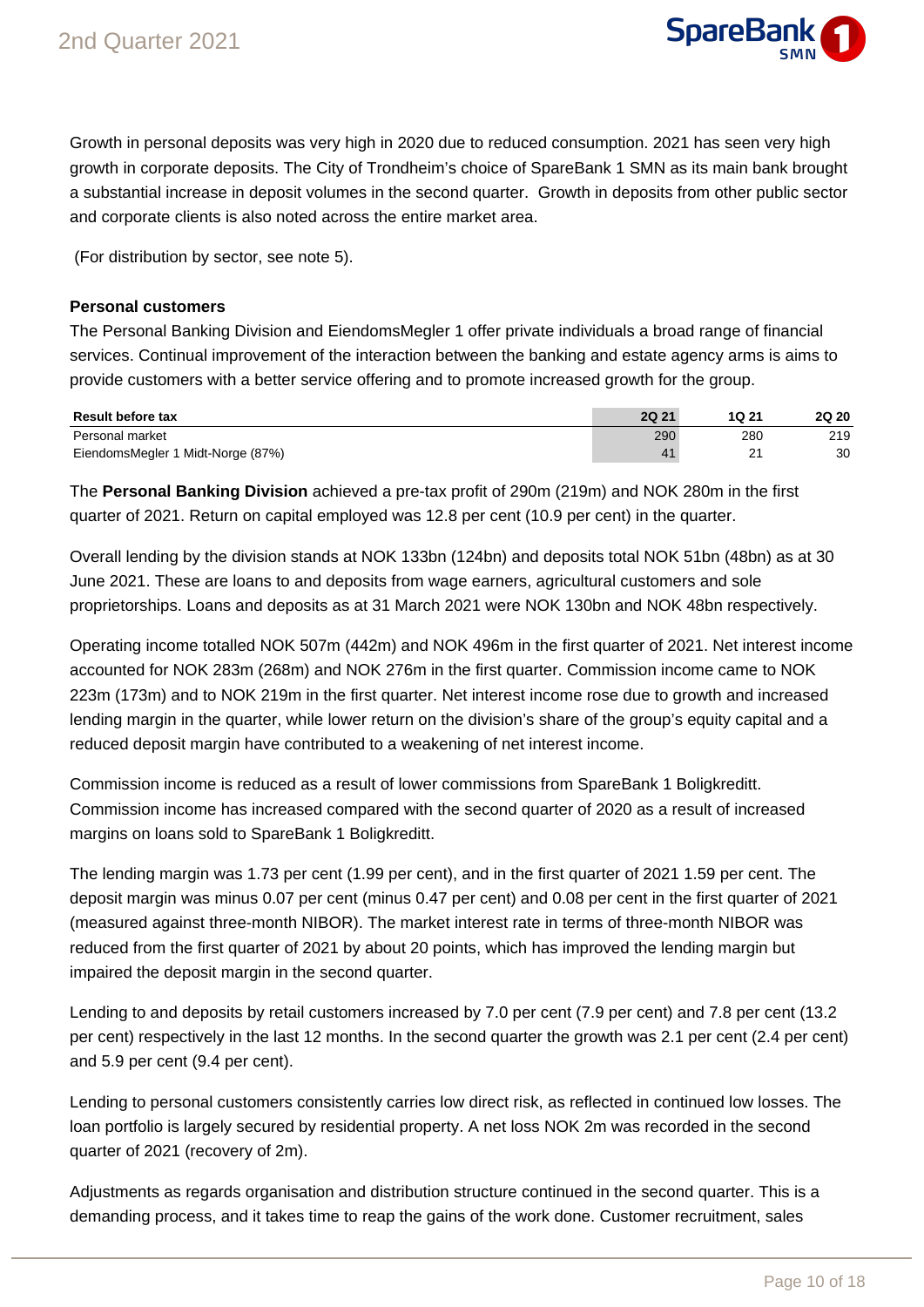

efficiencies and gains resulting from increased interaction between the personal banking business and EiendomsMegler 1 will all be strengthened.

**Eiendomsmegler 1 Midt-Norge** is the market leader in Trøndelag and in Møre and Romsdal. Operating income totalled NOK 131m (105m), while operating expenses were NOK 90m (75m). EiendomsMegler 1 recorded a pre-tax profit of NOK 42m (30m). Activity in the housing market has been very high in 2021, and property sales totalled 2,249 compared with 1,909 in the same period of 2020. This has brought substantial income growth but also an appurtenant – but lower – growth in costs. The company's market share as at 30 June 2020 was 36 per cent (37.0 per cent)

### **Corporate customers**

The corporate banking business at SpareBank 1 SMN comprises the bank's corporate banking arm, SpareBank 1 Regnskapshuset SMN, SpareBank 1 Finans Midt-Norge and SpareBank 1 Markets. These entities provide business and industry in the region with a complete range of banking and capital market services. There is a particular potential for additional growth in clientele that are customers of both the bank's corporate banking arm and SpareBank 1 Regnskapshuset SMN.

| <b>Result before tax</b>               | <b>2Q 21</b> | 1Q 21 | <b>2Q 20</b> |
|----------------------------------------|--------------|-------|--------------|
| Corporate banking                      | 199          | 167   | 116          |
| SpareBank 1 Regnskapshuset SMN (88,7%) | 33           | 27    | 40           |
| SpareBank 1 Finans Midt-Norge (61,2%)  | 63           | 55    | 41           |
| SpareBank 1 Markets (66,7%)            | 62           | 118   | 65           |

**The bank's corporate banking arm** achieved a pre-tax profit of NOK 199m (116m) and NOK 167m in the first quarter of 2021. The profit growth is due to lower losses. Return on capital employed was 11.4 per cent (3.7 per cent).

Outstanding loans to corporate customers total NOK 47bn (42bn) and deposits total NOK 58bn (45bn) as at 30 June 2021. Loans and deposits as at 31 March 2021 were NOK 46bn and NOK 53bn respectively. This is a diversified portfolio of loans to and deposits from corporate clients in Trøndelag and in Møre and Romsdal.

Operating income totalled NOK 345m (374m) and NOK 337m in the first quarter of 2021. Net interest income came to NOK 283m (311m) and NOK 273 in the first quarter. Commission income was NOK 60m (59m) compared with NOK 59m in the first quarter. A reduced NIBOR brought increased lending margins but somewhat reduced deposit margins from the first to second quarter of the current year. Reduced return on the business line's share of the group's equity capital has weakened net interest income from the first to second quarter. Increased lending and deposits have strengthened the earnings base.

The lending margin was 2.80 per cent (3.10 per cent) and the deposit margin was minus 0.37 per cent (minus 0.26 per cent). Lending increased by 9.9 per cent (7.9 per cent) and deposits by 24.0 per cent (5.8 per cent) in the last 12 months. Lending growth was 1.4 per cent (3.5 per cent) and deposit growth was 8.5 per cent (4.7 per cent).

Losses on loans to the corporate segment amounted to NOK 37m (153m).

SpareBank 1 SMN and SpareBank 1 Regnskapshuset SMN each have a large share of businesses in the market area as customers. Developing the customer offering to encourage customers to avail themselves to a greater degree of the services of both entities has a high priority. The aim is to substantially increase the proportion of shared customers in 2021.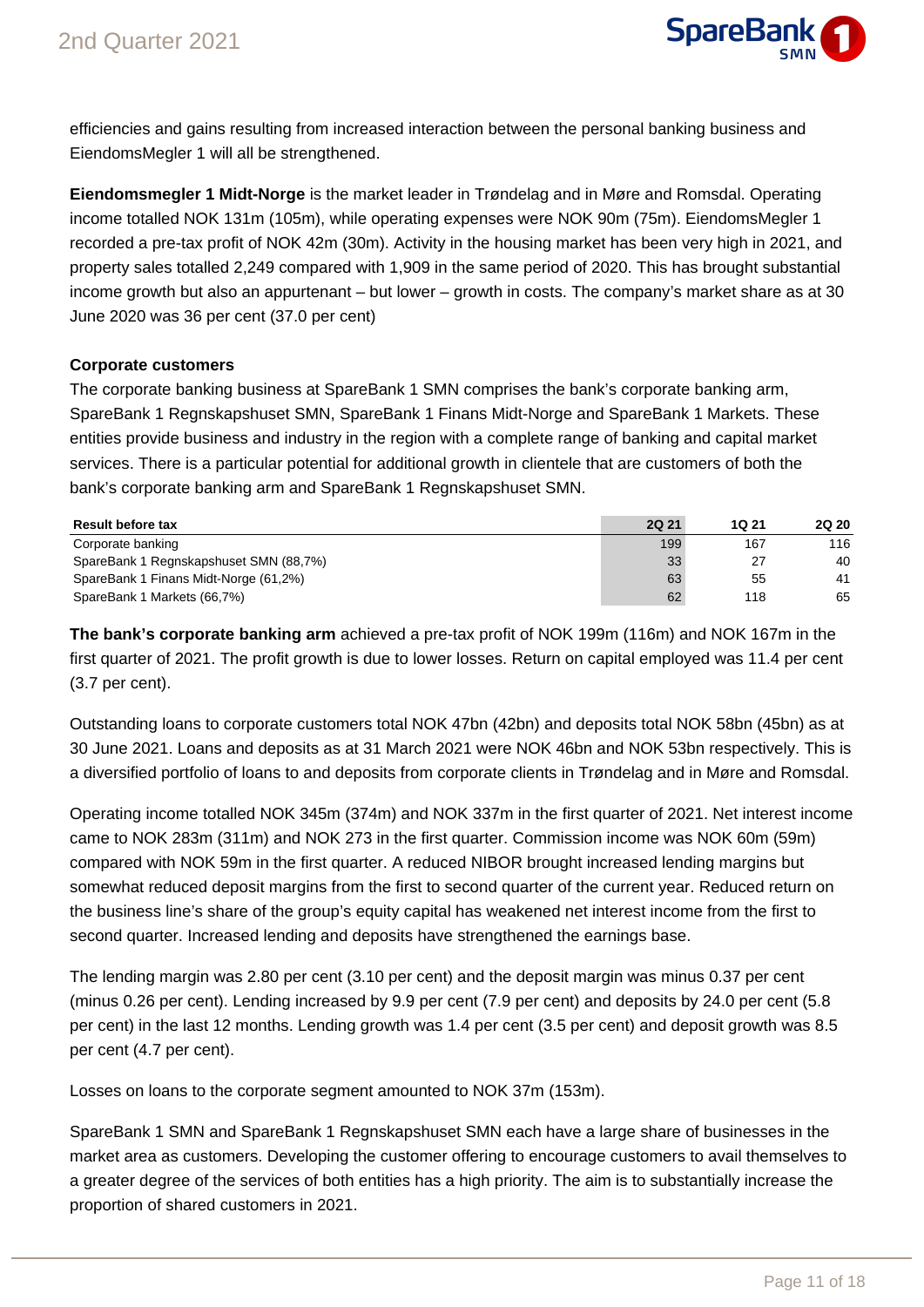

2021 has seen good recruitment of new customers both in the branch network and in digital channels. This is a result of a heightened focus on the SMB segment. Corporate customers have strong links to the bank, and customer turnover is very low.

**SpareBank 1 Finans Midt-Norge** delivered a pre-tax profit of NOK 63m (34m). In the first quarter SpareBank 1 Finans Midt-Norge was merged with SpareBank 1 Spire Finans. SpareBank 1 Finans Midt-Norge's focal areas are accordingly leasing to SMB customers, car loans to personal customers and invoice purchases from small businesses. Last year's figures include SpareBank 1 Spire Finans.

 The company has shown good income growth with incomes totalling NOK 91m (94m). Cost gains were achieved by the merger, and costs in the second quarter of 2021 were NOK 28m (40m). A net recovery of NOK 1m on losses was recorded in the second quarter of 2021 (loss of 20m).

 As at 30 June 2021 the company managed leases worth NOK 4.1bn (3.8bn) and car loans worth NOK 5.8bn (5.3bn).

 By way of a private placing, SpareBank 1 Finans Midt-Norge is to take up an ownership role in the car subscription company Fleks alongside SpareBank 1 Nord-Norge and SpareBank 1 Finans Østlandet with an overall stake of 47.2 per cent. Bertel O Stein is to own a corresponding holding, while investors Strømstangen and NWT Media are also participants in the merger. This is a strategic project by SpareBank 1: car subscriptions and the sharing economy concept are gaining ground. Electrification of the car population is at centre stage, and both this and the car subscription system will help to reduce emissions.

**SpareBank 1 Regnskapshuset SMN** posted a pre-tax profit of NOK 33m (40m). Operating income was NOK 162m (147m) and expenses were NOK 129m (108m). The growth in expenses in the second quarter is down to the acquisition of two companies along with some growth in IT costs.

SpareBank 1 Regnskapshuset SMN works continuously to achieve efficiency gains in order to increase operating income per person-year, while at the same time maintaining a strong focus on costs to keep the underlying cost trend well under control. The company can point to growth and profitability in excess of the industry average. In addition, the company is working to create new income flows beyond the traditional accounting industry.

The company has a market share of 25 per cent in Trøndelag, Møre and Romsdal and Gudbrandsdal.

**SpareBank 1 Markets** is headquartered in Oslo and has offices in Trondheim, Ålesund and Stavanger. It employs 143 FTEs.

SpareBank 1 Markets wholly owns SpareBank 1 Kapitalforvaltning. That company has aggregate assets of NOK 20bn under management and 21 FTEs. The company is to be sold to SpareBank 1 Forvaltning in the third quarter of 2021 and is presented as held for sale as from the second quarter of 2021. Historical figures are restated.

SpareBank 1 Markets' pre-tax profit was NOK 62m (65m). High activity in several business areas has yielded higher incomes than in a normal second quarter. SpareBank 1 Markets has lead managed many stock issues and stock exchange introductions which have brought high earnings from investment banking and the equity / high yield area. Earnings from fixed income and forex business have declined from the same quarter of last year. Earnings in the case of debt capital have also declined inasmuch as the second quarter of 2020 was marked by large capital gains on securities which had sustained large capital losses in the first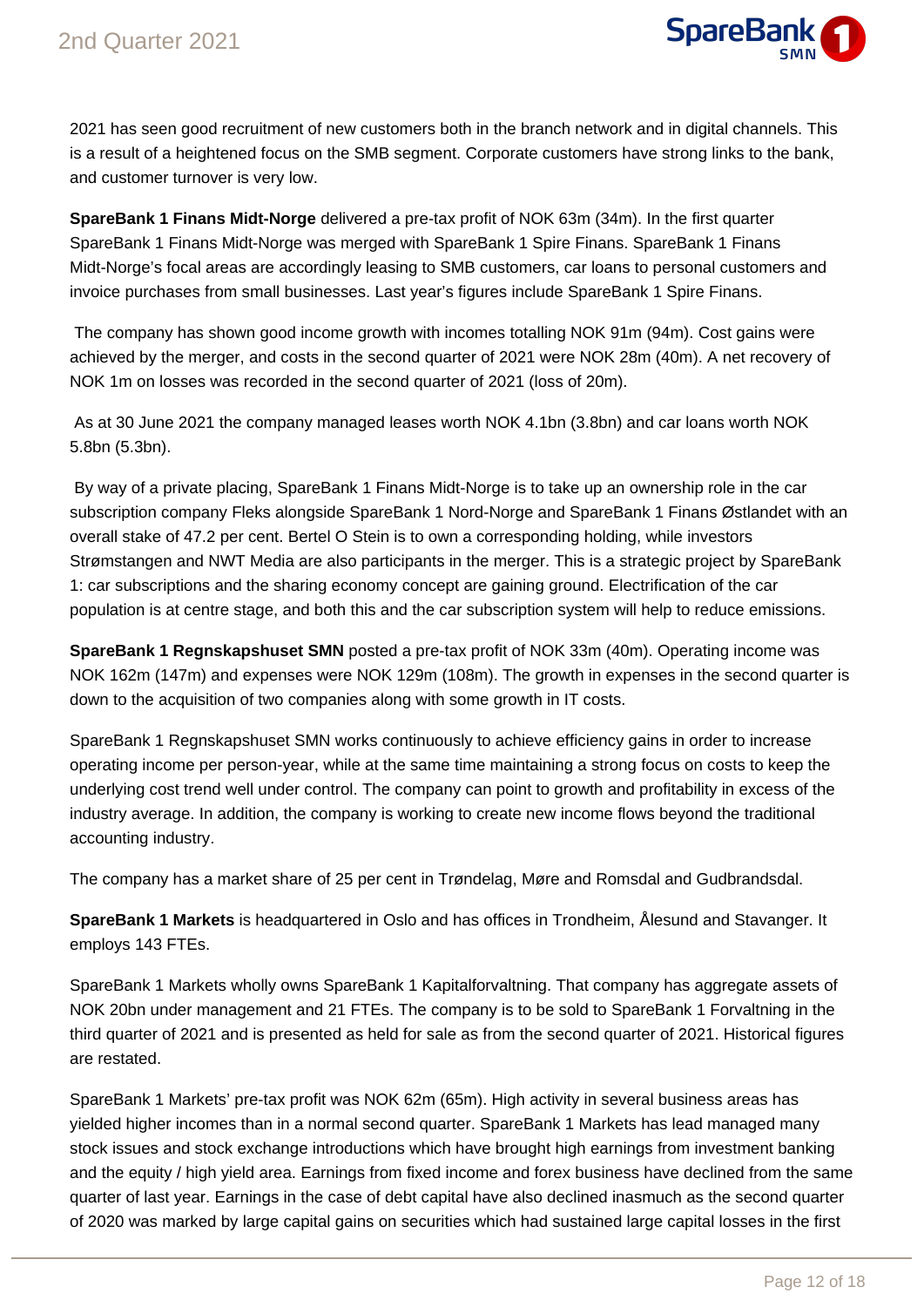

quarter. Overall group incomes came to NOK 216m (226m). Operating expenses totalled NOK 154m (161m).

SpareBank 1 Markets is the leading capital market unit in SpareBank 1 SMN's market area.

**Sparebank 1 SMN Invest** invests in shares, mainly in regional businesses. In the second quarter of 2021 the company posted a pre-tax profit of NOK 21m (7m) and in the first quarter NOK 109m. The profit in the second quarter – as in the first quarter – is down to unrealised capital gains in the share portfolio.

The company holds shares worth NOK 561m (418m) as at 30 June 2021.

Investing in shares is no longer a part of the group's strategy, and SpareBank 1 SMN is therefore winding up SpareBank 1 SMN Invest in its present form. The share portfolio will be managed together with other long-term shareholdings of the bank and will be scaled back over time.

### **Other business**

Other business comprises the property companies SpareBank 1 SMN Kvartalet, SpareBank 1 Bygget Steinkjer and St. Olavs plass in Ålesund.

# First half 2021

# **Good result for the first half-year**

SpareBank 1 SMN reports a net profit of NOK 1,523m (1,008m), and a return on equity of 14.5 per cent (10.3 per cent). The net profit is NOK 515m better than in the first half of 2020 due to increased incomes and reduced losses. Earnings per equity certificate (EC) are NOK 6.90 (4.53).

 The operating profit after losses was NOK 1,276m (646m) and NOK 630m better than in the first half of 2020, due to increased incomes, no cost growth at the bank and reduced losses.

 Net interest income came to NOK 1,366m (1,376m). Norges Bank has kept its base rate at zero, and NIBOR was 70 points lower in the first half of 2021 than in the first half of 2020. Due to the low interest rate level, lending and deposit margins are somewhat down compared with the first half of last year and return on the bank's equity capital is also reduced. An increase in both lending and deposits has contributed to a strengthening of net interest income.

 Net commission income was NOK 1,538m (1,153m). This is mainly explained by increased income from securities services and estate agency services, and by increased commission income from loans sold to SpareBank 1 Boligkreditt.

 Return on financial investments (incl. dividends) was NOK 220m (155m). The increase is largely a result of an unrealised gain on the share portfolio of SpareBank 1 SMN Invest in the first quarter of 2021.

 The result from related companies was NOK 340m (394m). The result for the first half-year is positively affected above all by good results at both Fremtind Forsikring and SpareBank 1 Forsikring.

 Operating expenses totalled NOK 1,531m (1,405m). The greater part of the growth took place at SpareBank 1 Markets which saw high activity followed by increased costs, especially in the first quarter.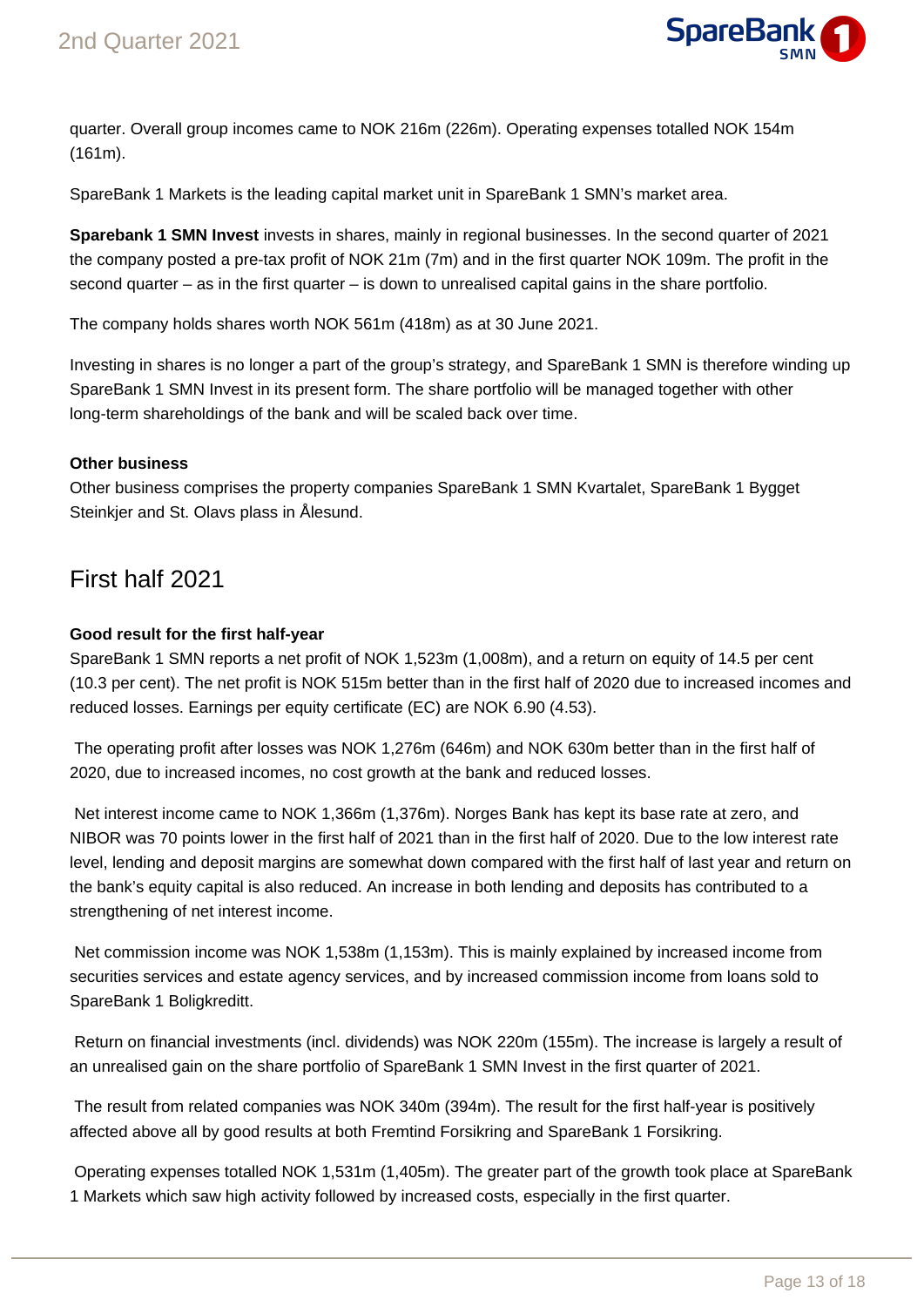

 Loan losses were NOK 98m (478m). Losses on loans to the group's corporate clients amounted to NOK 104m (427m). As regards loans to personal customers, a net recovery of NOK 6m was recorded on losses in the first half-year (loss of NOK 51m).

 Growth in lending was 3.4 per cent (4.4 per cent). Growth in lending to retail customers in 2020 was 3.1 per cent (4.2 per cent). Lending to corporate clients increased by 4.1 per cent (4.7 per cent).

 Deposits climbed 12.9 per cent (9.7 per cent). Deposits from personal customers increased by 8.8 per cent (14.9 per cent). Deposits from corporate clients increased by 15.9 per cent (6.1 per cent).

### **Personal customers**

| <b>Result before tax</b>          | <b>First half</b><br>2021 | <b>First half</b><br>2020 |
|-----------------------------------|---------------------------|---------------------------|
| Personal market                   | 569                       | 478                       |
| EiendomsMegler 1 Midt-Norge (87%) | 62                        | 30                        |

The **bank's personal banking arm** achieved a pre-tax profit of NOK 569m (478m). Return on capital employed in the retail segement was 13.0 per cent (11.4 per cent).

 Overall operating income came to NOK 1,003m (992m). Net interest income accounted for NOK 559m (622m) and commission income for NOK 442m (371m). Commission income rose mainly as a result of higher commissions from SpareBank 1 Boligkreditt.

 Growth in lending to and deposits from the retail segment was 3.1 per cent (4.0 per cent) and 8.8 per cent (15.5 per cent) respectively.

 The lending margin was 1.66 per cent (1.81 per cent), while the deposit margin was 0.01 per cent (0.02 per cent) measured against three-month NIBOR.

A net recovery of NOK 9m on losses was recorded (loss of 42m).

**EiendomsMegler 1 Midt-Norge**. Operating income was NOK 245m (188m). while operating expenses were NOK 183m (158m). EiendomsMegler 1 Midt-Norge's pre-tax profit was NOK 62m (30m). Activity levels in the housing market were high in the first half-year, and property sales (residential and commercial) totalled 4,080 compared with 3,409 in the first half of 2020.

#### **Corporate customers**

|                                        | <b>First half</b> | <b>First half</b> |
|----------------------------------------|-------------------|-------------------|
| <b>Result before tax</b>               | 2021              | 2020              |
| Corporate banking                      | 366               | 119               |
| SpareBank 1 Regnskapshuset SMN (88,7%) | 60                | 67                |
| SpareBank 1 Finans Midt-Norge (61,2%)  | 118               | 81                |
| SpareBank 1 Markets (66,7%)            | 179               | 48                |

The bank's **corporate banking arm** achieved a pre-tax profit of NOK 366m (119m). The profit growth is due to lower losses. Return on capital employed for the corporate segment was 10.4 per cent (4.1 per cent).

Operating income was NOK 682m (747m). Net interest income came to NOK 556m (619m) and commission income to NOK 119m (113m).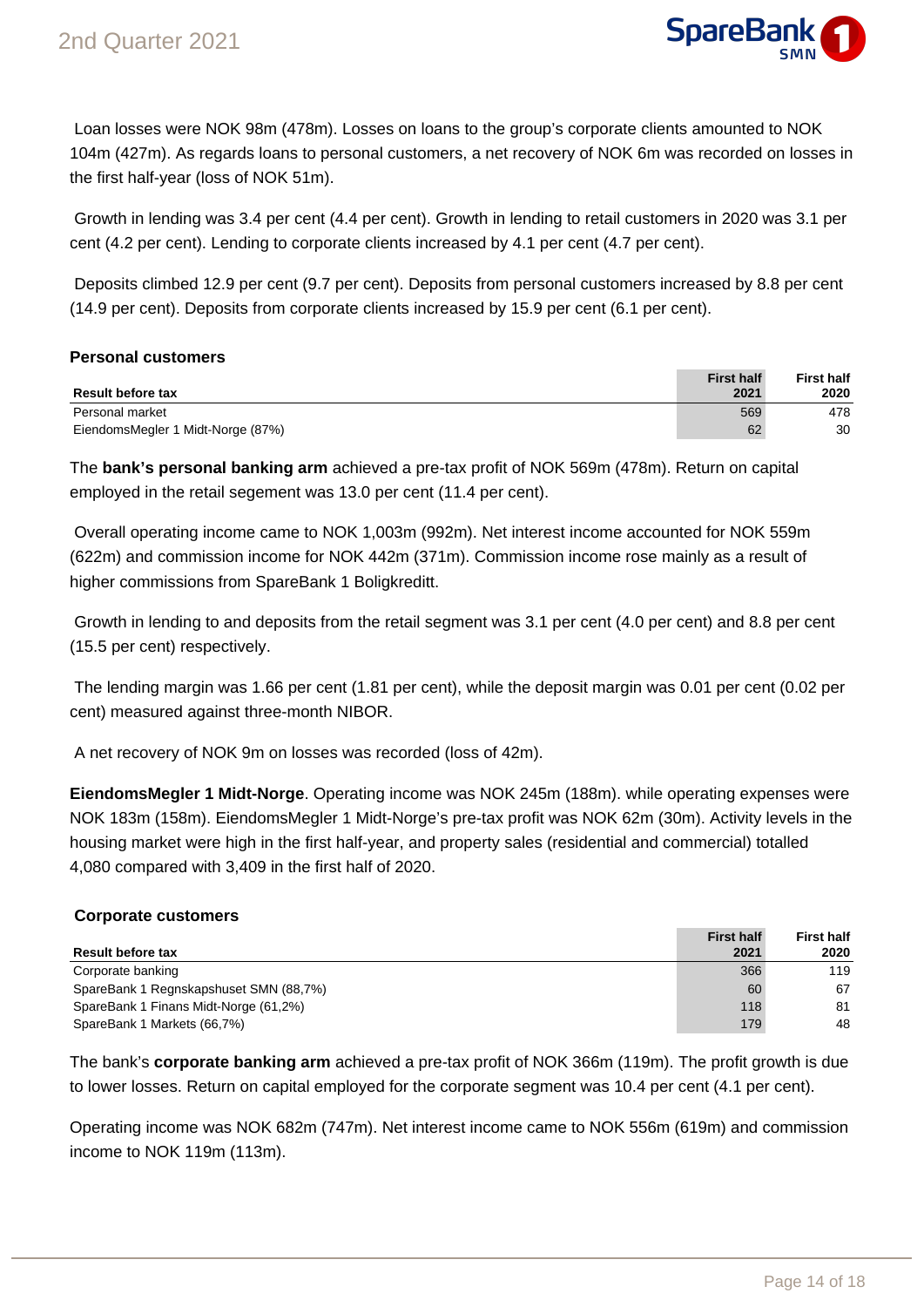

Lending increased by 4.1 per cent (6.8 per cent) and deposits by 15.9 per cent (4.5 per cent) in the first half-year. Part of deposit growth is explained by the City of Trondheim's choice of SpareBank 1 SMN as its main bank.

The lending and deposit margins were 2.74 per cent (2.88 per cent) and minus 0.32 per cent (minus 0.10 per cent) respectively.

Net overall losses in the corporate segment amount to NOK 100m (410m).

**SpareBank 1 Finans Midt-Norge** reported a pre-tax profit of NOK 118m (81m). These figures include SpareBank 1 Spire Finans.

The company's earnings totalled NOK 182m (170m). The merger with Spire yielded cost gains, and costs in the first half of 2021 were NOK 57m (64m). Losses were NOK 6m (25m).

**SpareBank 1 Regnskapshuset SMN** achieved a pre-tax profit of NOK 60m (67m). Operating income was NOK 317m (304m) and expenses were NOK 257m (237m).

**SpareBank 1 Markets'** pre-tax profit was NOK 179m (48m). High activity in the business lines has generated high incomes and a very satisfactory performance, especially in the first quarter of 2021.

So far in the current year the group has recorded incomes of NOK 550m, which is NOK 234m higher than in the same period of 2020. The pre-tax profit was NOK 179m (48m).

# **Satisfactory funding and good liquidity**

The bank has a conservative liquidity strategy, with liquidity reserves that ensure the bank's survival for 12 months of ordinary operation without need of fresh external funding.

The government authorities require all credit institutions to maintain sufficient liquidity buffers to withstand periods of limited access to market funding. The liquidity coverage ratio (LCR) measures the size of banks' liquid assets relative to net liquidity outflow 30 days ahead given a stressed situation.

The LCR is calculated at 184 per cent as at 30 June 2021 (163 per cent). The requirement is 100 per cent.

The group's deposit-to-loan ratio at 30 June 2021, including SpareBank 1 Boligkreditt and SpareBank 1 Næringskreditt, was 58 per cent (54 per cent).

The bank's funding sources and products are amply diversified. At end-June 2021 the proportion of the bank's overall money market funding in excess of one year's maturity was 89 per cent (75 per cent).

SpareBank 1 Boligkreditt and Næringskreditt are the bank's most important funding source, and loans totalling NOK 47bn (44bn) had been sold to these mortgage companies as at 30 June 2021.

SpareBank 1 SMN has established and published a framework for issuing green bonds. The framework is approved by the rating agency Sustainalytics.

SpareBank 1 SMN issued in February 2021 a senior green bond of EUR 500m with a 7-year maturity. More than 100 investors participated. The issuance supports the bank's ESG strategy, provides a broader investor base and reduces the bank's funding risk in euros.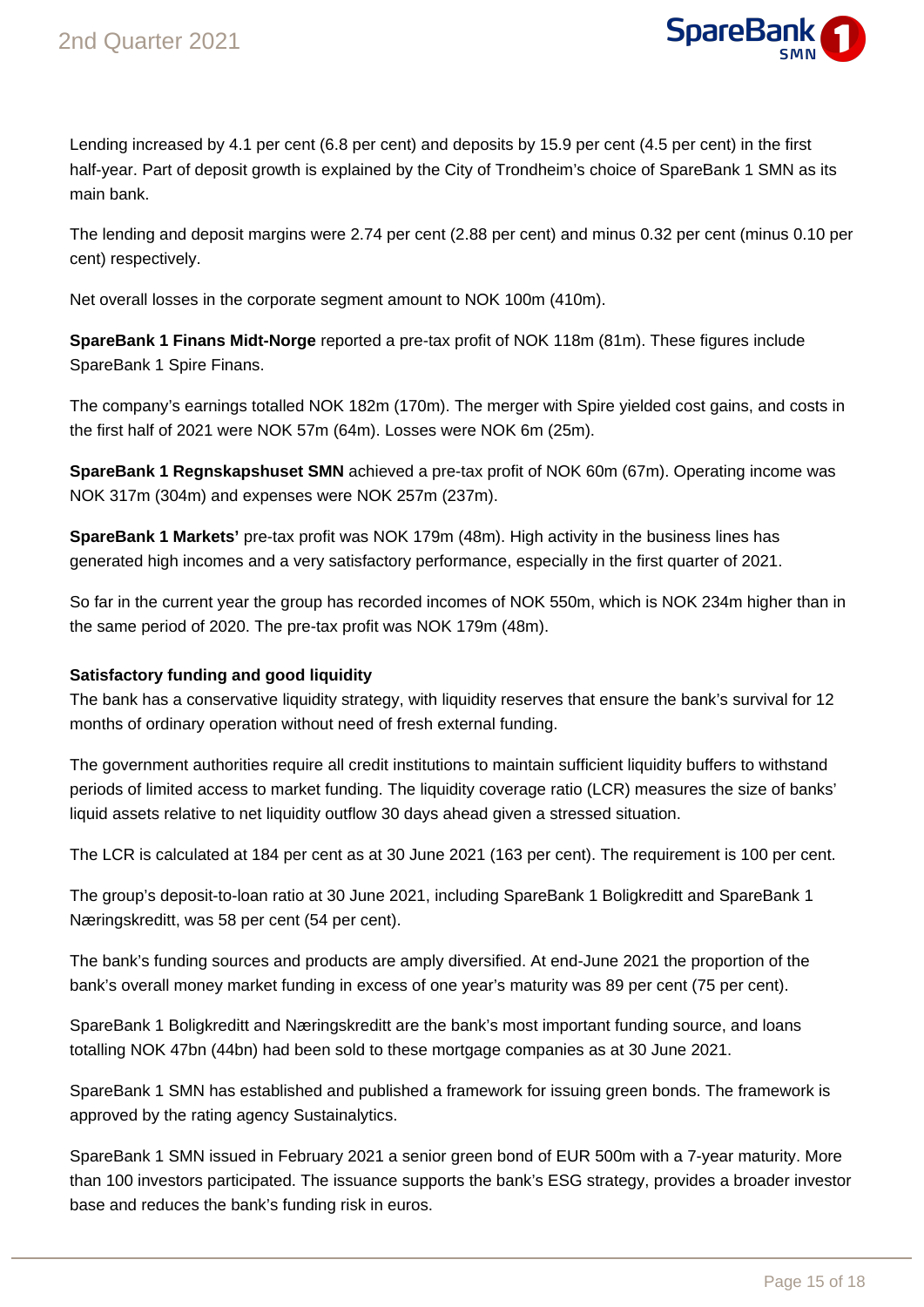

# **Rating**

The bank has a rating of A1 (stable outlook) with Moody's.

# **Financial soundness**

The CET1 ratio at 30 June 2021 was 18.3 per cent (17.2 per cent). The CET1 requirement is 14.4 per cent, including combined buffer requirements, and a Pillar 2 requirement of 1.9 per cent. Finanstilsynet (Norway's FSA) will set new Pillar 2 requirements for SpareBank 1 SMN in the course of 2021.

SpareBank 1 SMN aims for a management buffer of about 1 per cent over and above the combined Pillar 1 and Pillar 2 requirements with a view to absorbing fluctuations in risk weighted assets and in the group's financial results.

The group includes a full countercyclical buffer in its capital planning and aims for a CET1 ratio of 16.9 per cent.

The CET1 ratio rose by 0.3 percentage point to 18.3 per cent in the second quarter of 2021. Risk weighted assets increased by 0.6 percentage point in the second quarter of 2021. CET1 capital rose by 2.2 percentage points in the second quarter due to good quarterly results and dividend from SpareBank 1 Gruppen. A payout ratio of 50 per cent of the period's net profit is assumed.

A leverage ratio of 7.0 per cent (6.9 per cent) indicates a strong financial position. Work on capital efficiency and effectiveness will continue with a view to strengthening profitability and financial soundness.

#### **Sustainability**

The group will stimulate sustainable development by being a driver for the green transition, a partner for the inclusive development of society and a guide to building a responsible business culture.

The group prioritises five key areas for 2021 as a first step in its transition plan for the period to 2030:

**Innovation**. Create green growth and business development through collaboration and partnerships. The group will engage customers and partners in the development of innovative local communities.

**Customer Offering**. Offer products and services that stimulate customers' transition and digitalisation. A target of ten per cent annual increase in loans to projects that qualify for green bond financing has been set.

**Climate footprint**. Reduce the climate imprint across the entire value chain. To achieve a halving of the group's climate footprint to 2030, a target of eight per cent annual reduction has been set. (reference year: 2019)

**Competence**. Strengthen (climate risk) competence and reporting. The group will offer a competence-building programme for both customers and employee.

**Diversity**. Contribute to diversity and a fair transition. The group will work to strengthen equal opportunities in working life, everyday life and business and industry.

Work is in progress on a broad front across all the group's business lines to concretise key results within the framework of a new, holistic group standard for sustainability.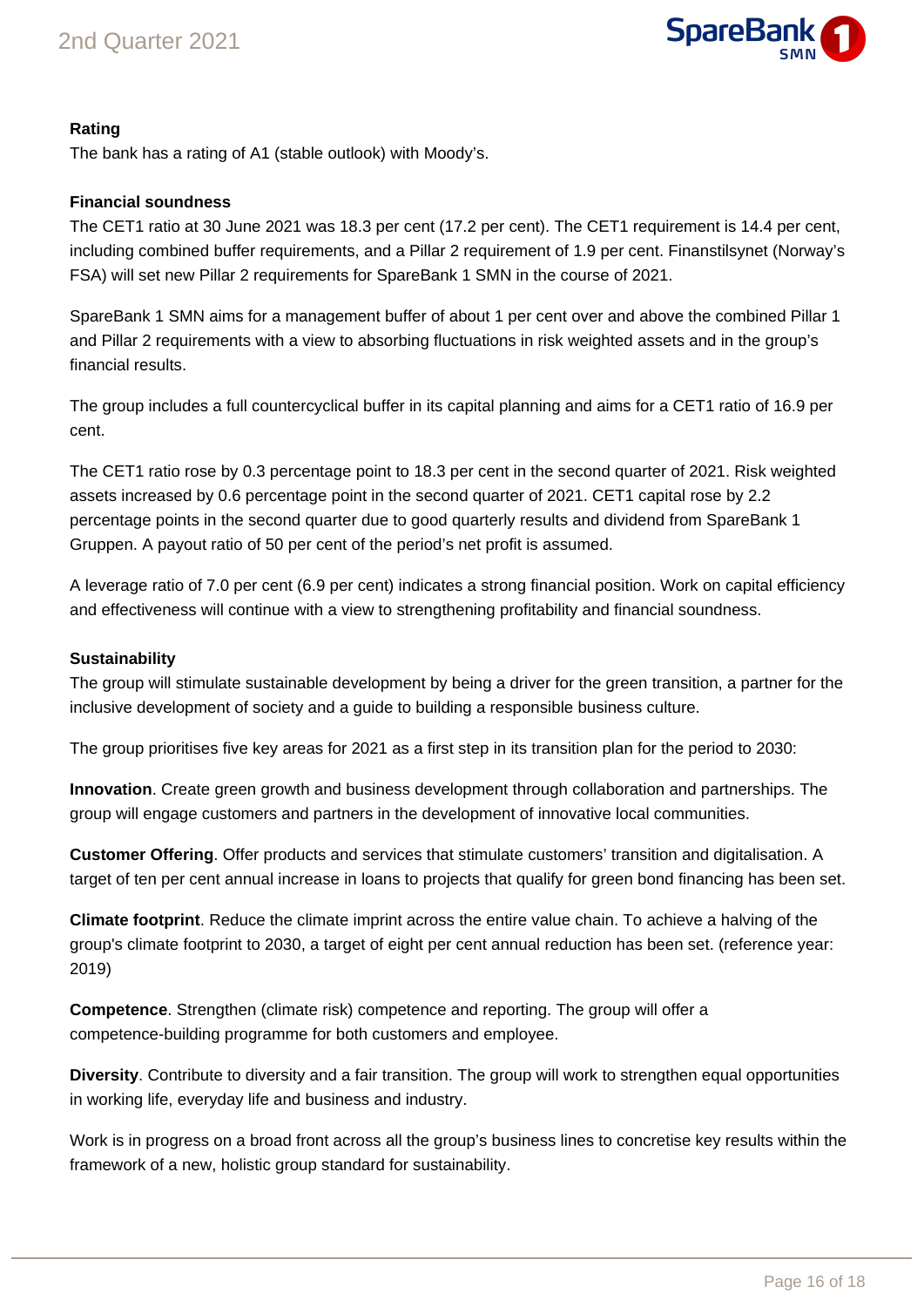

# **The bank's equity certificate (MING)**

The book value of the equity certificate (EC) at 30 June 2021 was NOK 100.18 (90.37), and earnings per EC in the first half-year were NOK 6.90 (4.53).

The Price / Income ratio was 8.64 (8.65) and the Price / Book ratio was 1.19 (0.87).

#### **Outlook**

Norway's population will soon be fully vaccinated. The majority of infection protection measures can be reduced and society can return to normal, with a positive effect on the Norwegian economy. Norges Bank signals an interest rate hike in September, which is expected to increase the bank's net interest income. Unemployment has fallen from a high level, and a further fall is anticipated.

Infection-protection measures have created challenges for some industries. Covid-related loan losses at SpareBank 1 SMN have been low. The bank has low exposure to the most exposed industries but is following these closely with a view to possible measures. Loan losses are substantially reduced in 2021.

Good results across all business lines have again provided a very high return on equity in the second quarter of 2021 and confirm the value of a broad based product offering to customers.

Implementation of One SMN has contributed to good growth and a strong profit in the quarter. The board of directors expects improved interaction between the business lines to continue to boost customer recruitment, increase cross-sales, improve the customer offering and reduce costs.

Investment in a Nordic digital wallet via Vipps, and a national platform for car subscriptions, Fleks, are initiatives that lay a basis for future earnings. The establishment of SpareBank 1 Finans Midt-Norge represents a renewed focus on the savings area.

At the end of the second quarter the bank has a strong market position, is very solid, and has ample liquidity. This provides the scope for action needed to achieve the group's ambitions. The group's financial goals stand firm.

Of the dividend of NOK 4.40 set aside for 2020, NOK 1.30 has been paid per equity certificate. The board of directors is authorised to decide on the payout of the remaining dividend and community dividend and assumes, barring dramatic changes in the company's situation or signals given by the government authorities, that dividend payout will take place in the fourth quarter.